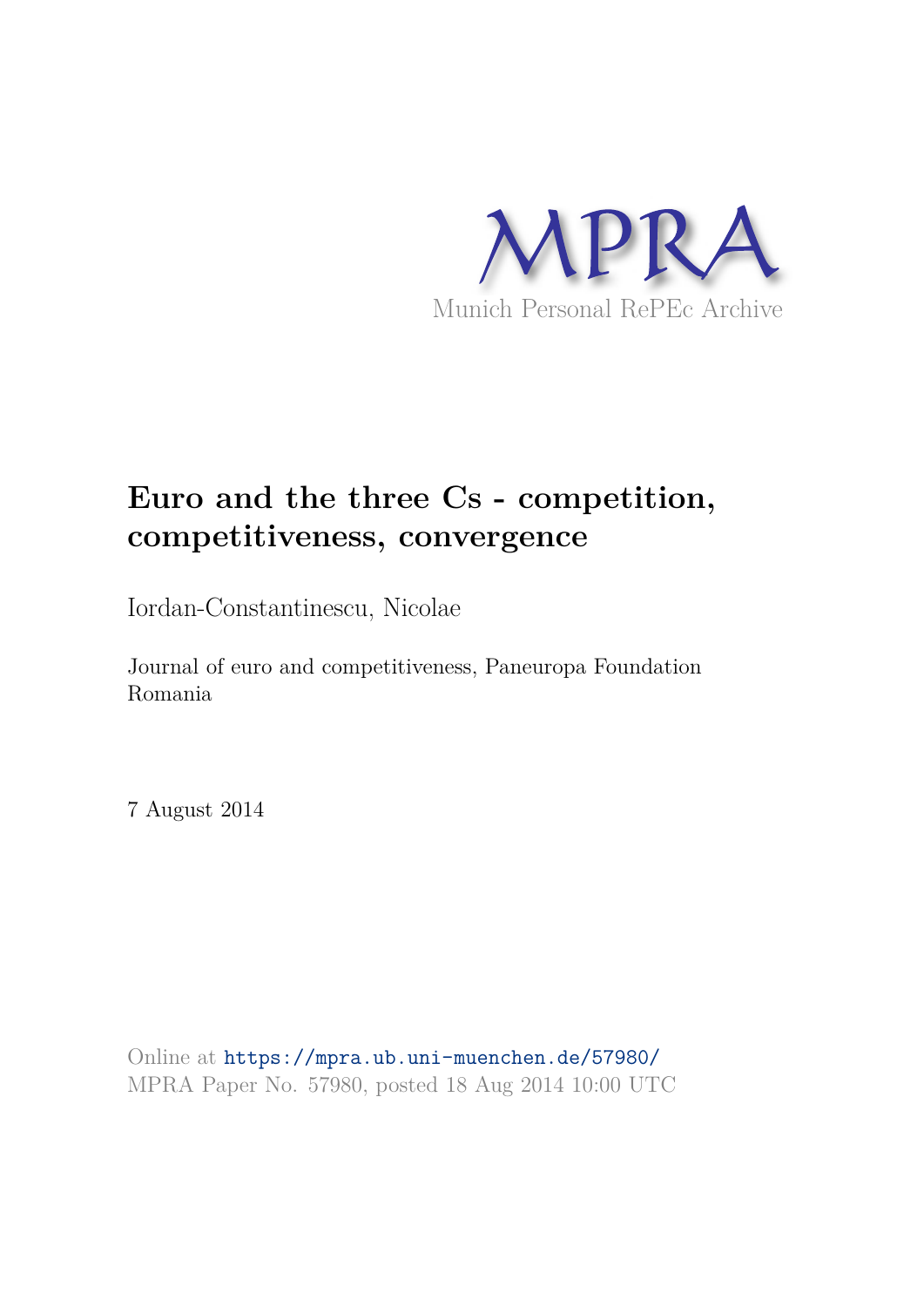# **Euro and the 3 Cs - competition, competitiveness, convergence**

Dr. Nicolae Iordan-Constantinescu

*Abstract :* **The article argues that neither the EU member states, nor the EU candidate states give enough attention to the requirement of maintaining a high economic performance of their economies by convergence and competitiveness strategies, so that they could have "the capacity to cope with competitive pressures and market forces within the Union"1 and ensure the proper functioning of the single currency. Instead, by the synergy of internal market and single currency, coupled with a populist nationalistic policy at the level of most EU member states, ideal conditions were generated so that factors distribution<sup>2</sup> spontaneously acts, as proved consistently and more visible during the latest financial and economic crisis, by the soͲcalled countries' specialization,**  $d$ *deindustrialization* and a North-South rupture.

Keywords : competitiveness, competition, convergence, euro, single currency, monetary policy

#### JEL: E42, E61, F36, F43, G15, O47

In the previous article<sup>3</sup>, we advocated that the creation of the internal market<sup>4</sup> for the European Union, as a whole, and the introduction of the single currency, euro, for the majority of EU member states, was a step further in deepening the process of a larger sui generis construction, where the member states agreed to exert jointly a number of attributes belonging to their national sovereignty by means of a common legislative and institutional framework and through a number of policies established by the treaties (the communitary method), as well as to closely cooperate in the development and implementation of other responsibilities (the intergovernmental method). Such a mix of integrated and intergouvernmental approaches could be presumed to ensure that factually all problems EU countries are facing could be tackled with, negotiated and eventually settled by common will.

The advancement of the European Union is not simple and is not fast, and each of its new developments is accompanied by a series of aspects that need further attention and solutions. In fact, the European Union is an *open ongoing project*, where at this stage the economic and monetary union is already functioning and advancing, irrespective of the critics from one side or

<sup>&</sup>lt;sup>1</sup> That is the economic criterion part of the Copenhagen criteria regarding EU accession criteria, as they were defined at the European Council in Copenhagen in 1993.

 $2^{2}$  See the Heckscher-Ohlin-Samuelson model theory. Further in the article we shall present how we shall see how it was illustrated at EU level

<sup>&</sup>lt;sup>3</sup> Current article is part 2 of the study "Considerations on the single currency seen from the competitiveness perspective", authors dr. Nicolae Iordan-Constantinescu & Silvia Dușa, published in the Journal of euro and competitiveness, nr. 1/2014 http://www.jeurocomp.net/index.php/elibrary/issue-nr-1-2014/53-considerationsonsinglecurrency

<sup>&</sup>lt;sup>4</sup> The internal market is one of the pillars of the European Union, completed in 1993. In accordance with the Treaty establishing the European Community (Art.3 of the Maastricht Treaty) the internal market is "characterized by the abolition, as between Member States, of obstacles to the free movement of goods, persons, services and capital" and represents "a system ensuring that competition in the internal market is not distorted".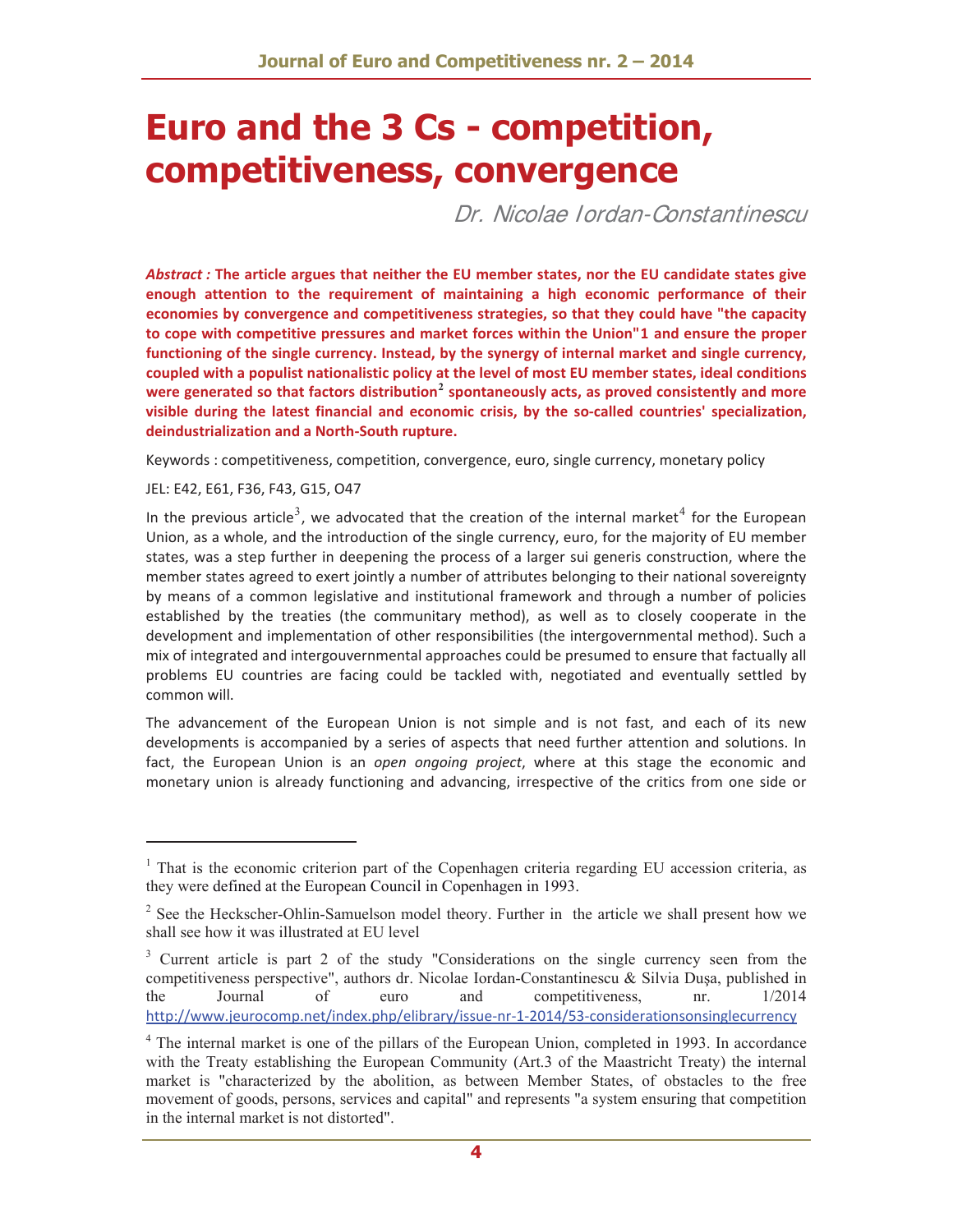another, while the political union is still lagging behind, even if elements of such a union are already present and continue to accumulate in a rather federalist direction.

Therefore, despite the requirements formulated by politicians or the arguments brought about by the scientists, the process of European integration cannot and should not be urged. It has its own inner dynamics and Robert Schuman continues to be right in what he declared on 9 May 1950: "Europe will not be made all at once, or according to a single plan. It will be built through concrete achievements which first create a de facto solidarity".

But what is needed is to come back to the spirit of the European construction and share again the courageous and innovative vision of Europe that made possible to live now in an area of peace, freedom, prosperity and justice.

The recent financial crisis evidenced the serious problems the European Union is facing as a whole and almost each country individually. The study below deals with some of the problems related to competitiveness as part of a more complicated equation uniting competitiveness, convergence, competition and euro.

## **The competitiveness**

We found extremely interesting the study "End the divergence of competitiveness between France and Germany"5, prepared for the Ministry of Economy, Finance and Industry of France and finalized in January 2011, by a team of experts coordinated by Michel Didier and Gilles Koléda, from the "Center of economic observation and research for the expansion of the economy and the development of enterprises"6. It is one of the few comprehensive studies dedicated to the fundamental changes operated by the "competitive pressures and market forces within the Union" on the example of France and Germany.

The study represents a big commitment that employed important sources, resources and logistics, aiming to measure and explain the gap of industrial competitiveness between France and Germany.

Encompassing the period 2000-2010, the study reveals, from the very beginning, a "permanent and structural fall of competitiveness" between France and Germany, manifested into a "rupture of trend with a magnitude without historical precedent", which intervened, "very surprisingly, at the very moment when they were founding the euro zone"7.

It is not our intention to present the whole study here, but some of its essential findings are necessary to be offered here just to give an image of the "rupture of trend".

In 2000, French exports counted for 55% of the German exports and went down to 40% in 2010. In absolute figures, the balance of 15% in the commercial exchanges between the two countries represented 200 billion euro (10% of the French GDP).

<sup>5</sup> Didier, Michel; Koleda, Gilles - Compétitivité France Allemagne. Le grand écart, Economica & Coe-Rexode, Paris 2011

<sup>6</sup> Centre d'observation économique et de Recherche pour l'Expansion de l'économie et le Développement des Entreprises (http://www.coe-rexecode.fr

<sup>7</sup> Didier, Michel; Koleda, Gilles - Compétitivité France Allemagne. Le grand écart, Economica & Coe-Rexode, Paris 2011, pp.11-12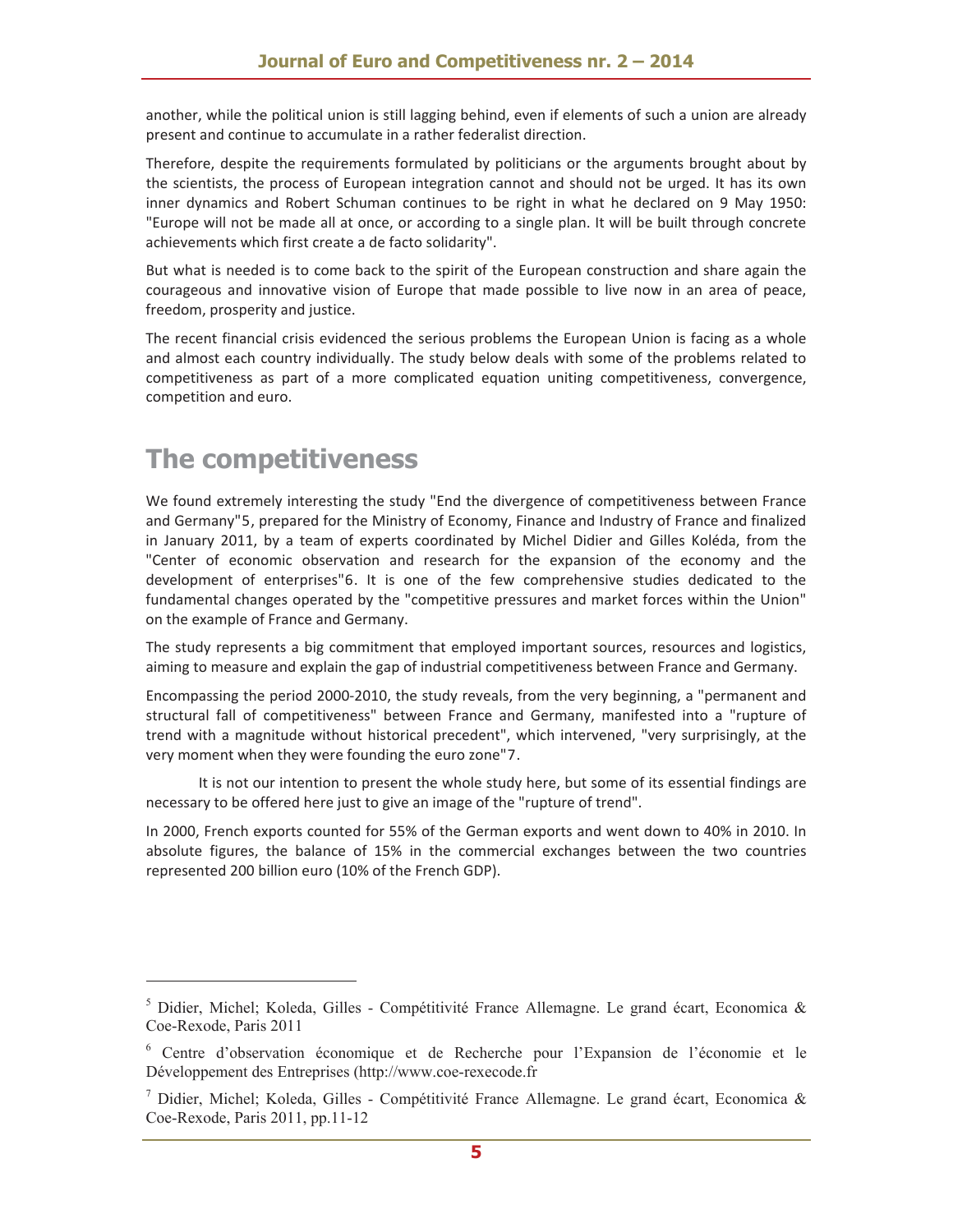

The trend is similarly reproduced in relationship with other countries or groups of countries or with different products!

Similar situation occured in the French exports to euro zone states, where France lost 4 points, from 16.9% in 1999 to 13.1% in 2010, each point counting for 25 billion euros, 100 billion euros altogether! On the contrary, in the same period Germany increased its share of the European market, the German exports witnessing a significant increase, from 29.3% in 1999 to 32.1% in 2010.

At the same time, the average price of the French exports increased by 8% as against the average price of the German exports and the added value of the French industry decreased from 50% in 2000 to 40% in 2010. French share of the industrial added value in the total added value in the eurozone went down from 17.2% in 2000 to 14.3% at the beginning of 2010, representing almost 36 billion euros (1.8 point of GDP). Instead, Germany maintained its share in the total added value of eurozone (slightly over 35%).

From 2000 to 2007, France lost about 13% of its industrial companies.

The study noted that the losses of market share recorded by the French production concerned "not a slowdown of a certain sector or a decline of implantation on a particular geographical market", but "all products and all regions of destination for the French exports", which means that "the loss of competitiveness is general" and touches "the quasi-totality of products and most of the geographical destinations"8.

Such evolutions took place at a time when the global efforts for research were larger in Germany (1.8% GDP) than in France (1.3% GDP). Also, the rate of employment was higher in Germany than in France.

So, the study fully demonstrates that a "rupture of trend" of competitiveness between France and Germany exists and its main causes would consist, essentially, in the "opposiste policies of managing the labor market" and a "highly ample divergence of costs and margins of enterprises"9.

The loss of competitiveness between France and Germany may be, to a large extent, surprising, as both countries enjoyed a certain reputation of industrial and scientific stature, but the facts are stubborn and the reality of figures makes the situation even worse.

We have now to understand that what happend between France and Germany is not a singular situation. It has deep roots in the way the economy was grounded in each country of the Union and in a way each country prepared its passage to the internal market and the single currency. And here the litmus paper of the financial crisis revealed powerfully the big errors, the faults of construction and policy, the lack of vision and the lack of action.

<sup>8</sup> ibidem, page 15

<sup>&</sup>lt;sup>9</sup> ibidem, page 11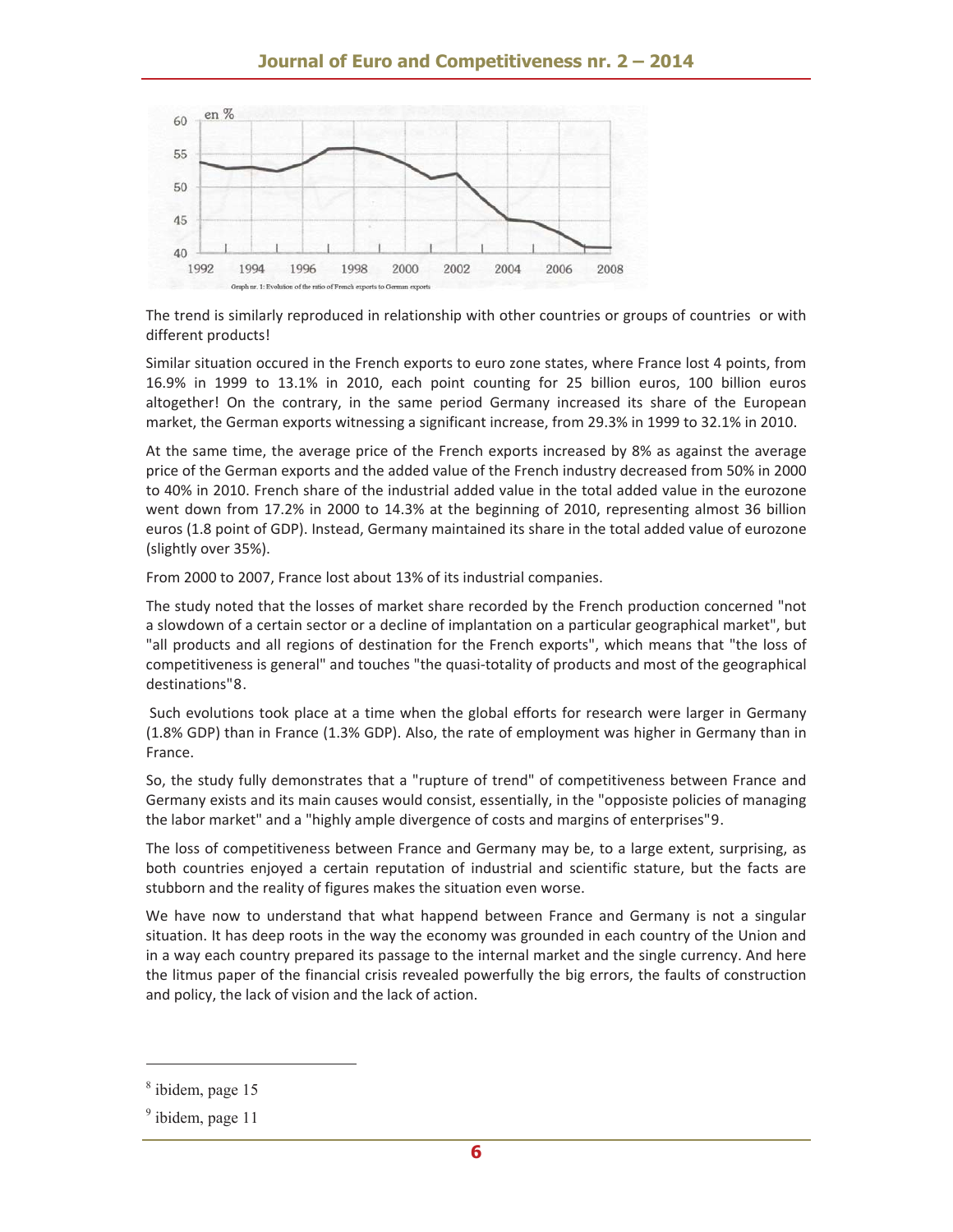Therefore it is not surprising that the situation described for Germany and France can be seen almost everywhere in the European Union, multiplied at the level of all EU countries. And the individual situations has generated a new picture of the overall Union, a Union split between North and South, in the sense that "the industrial production turns down in Spain, France, Greece, Italy and Portugal between 1999 and 2011", while "the agricultural production increases in the same period" in the same countries. "Symmetrically, the industrial production increases in the same period in the Northern countries of the eurozone (Germany, Austria, Belgium, Finland and Netherlands)"10.

Consequently, there are now two different groups of states, "the group of the Northern countries , where the industrial production increases, and the group of the Southern countries, where the industrial production decreases"11. We are now contemplating a process of deindustrialization12, a name which has to some extent a certain negative connotation, or better sait a process of specialization, which the authors Patrick Artus and Isabelle Gravet call specialization of type "interbranch"13.

This type of specialization can be explained by means of Heckscher-Ohlin-Samuelson model, which takes into consideration the different endowment of each country in factors of production. The different endowment of factors of production makes that a country specializes in a domain where it proves to be more efficient. For example, a country disposing of a highly qualified labor force will specialize in the production of sophisticated goods, while a country with a less qualified labor force will specialize in less sophisticated products. But such an interbranch specialization determines not only a specialization of production, but also a migration of factors, in the sense that factors go where they are better employed and paid.

What happens with the countries that had a certain production and they have it no longer now? And what happens with the countries that have to develop new productive capacities for goods they were not producing before? The first group of countries will face a shortage for the products they are no longer producing and will have to import them. The second group of countries will have an additional production of goods they will now export. Consequently, some countries will export more and will record a commercial surplus, other countries will import more and will have a commercial deficit. The commercial surplus will be reflected in a surplus of the balance of payments, while the commercial deficit will need to be covered by adjusting consumption and/or by borrowing money. Ultimately, the North will be financing the deficit of the South and the South will become (more) indebted to the North.

<sup>&</sup>lt;sup>10</sup> Artus, Patrick; Graver, Isabelle - "La crise de l'euro. Comprendre les causes. En sortir par de nouvelles institutions", Armand Collin, Paris, 2012, page 33

 $11$  ibidem, page 34.

<sup>&</sup>lt;sup>12</sup> See the study "Deindustrialization: Causes and Implications" prepared by Robert Rowthorn and Ramona Ramaswamy, for International Monetary Fund, Research Department, in April 1997, where they wrote "The advanced economies have witnessed a virtually continuous decline in the share of manufacturing employment in the last two decades - a phenomenon referred to as deindustrialization. Employment in manufacturing constitutes only a small fraction of civilian employment in most pf the traditional "industrial" countries". But, "contrary to popular perceptions, deindustrialization is not a negative phenomenon, but it is a natural consequence of the industrial dynamism in an already developed economy ... deindustrialization implies that the growth of living standards in the advanced economies is likely to be increasingly influenced by productivity developments in the service sector".

<sup>&</sup>lt;sup>13</sup> Artus, Patrick; Graver, Isabelle - "La crise de l'euro. Comprendre les causes. En sortir par de nouvelles institutions", Armand Collin, Paris, 2012,, page 34. The "interbranch specialization" is a specialization between economic branches, what means that the specialization is in the production of different goods, while the "intrabranch specialization" happens within the same economic branch, what means that the manufacturers are producing varieties of the same type. pages 31-32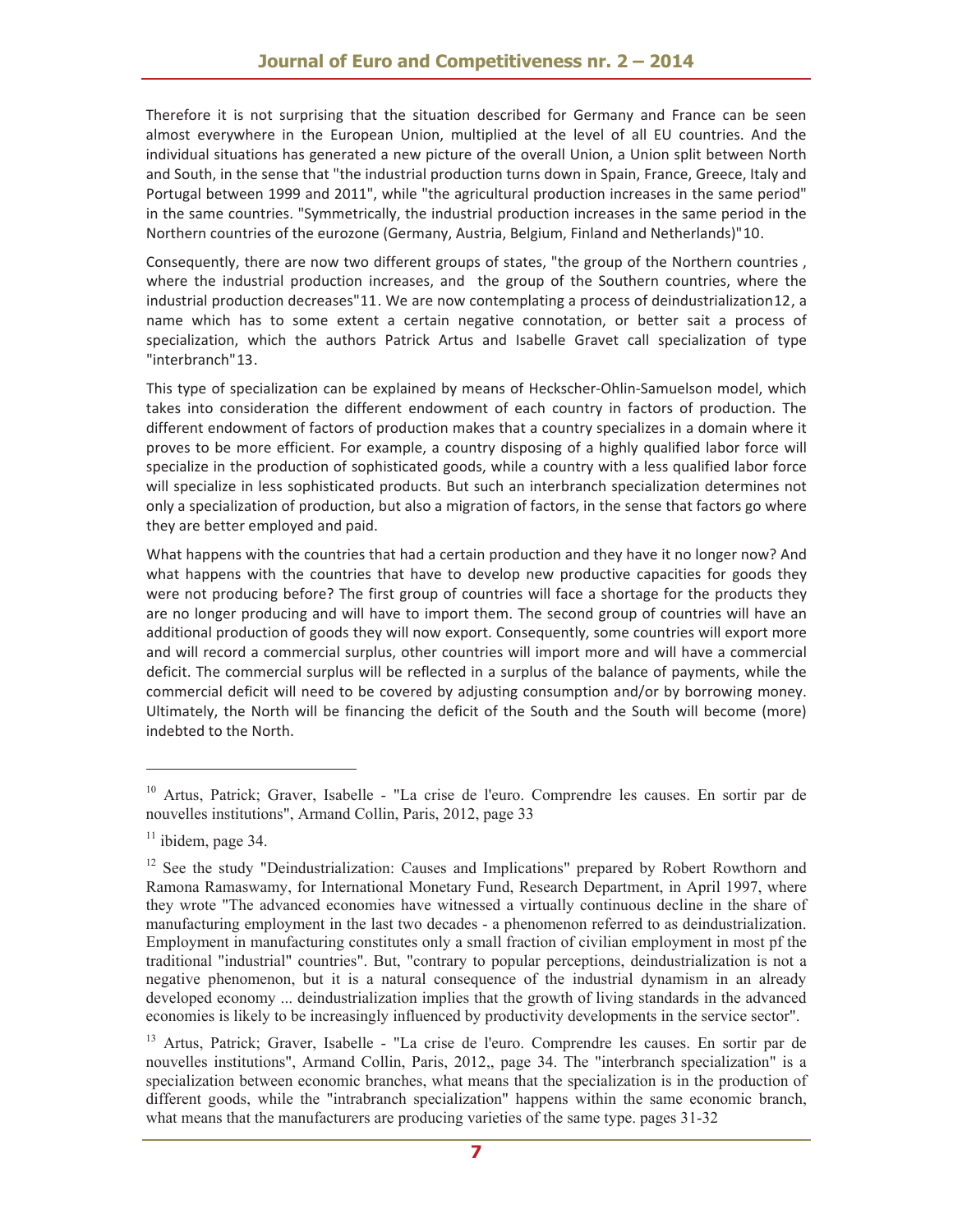Some of the consequencies induced by this new type of specialization can be listed as shutting down of productive capacities, increase of unemployment, expansion of foreign debts, austerity measures, diminution of the living standard, social unrest. The fact that the subprime crisis started in USA was continued by a crisis of sovereign debts in the European Union is a direct consequency of the new economic development determined by the competition freed and amplified by the cumulated effects of the internal market and euro introduction.

Naturally, at least one question has to be put at this point: how it happens that a project meant to have positive impact on the overall Europe and contribute to the strengthening of an "area of freedom, security, prosperity and justice" has such perverse consequencies?

In this case, we have to recall the treaties and try to find a first reply there. And afterwards we have to recall the recent history of the European Union and of its member states, the policies they developed and implemented. A possible reply will have to include these three C's ingredients of the European construction: competition, competitiveness and convergence, how they were worded in the treaties and which is now the state of affairs! We saw in this section that as soon as the borders were opened for an unlimited competition, the competitiveness intervened and imposed the rules of play, the winners and the losers. And the downgrading of the situation cand be prevented or cured only if a strong policy of convergence is pursued, in the sense of attaining all a better if not the best performance possible in any given moment.

## **The competition**

The founding fathers of the European Union had a correct insight of the transformations that a deeper integration would bring about when they included among the EU accession criteria that of the "capacity to cope with competitive pressures and market forces within the Union". And they also provided for this countries some of the instruments appropriate to cope with these forces, a resolute policy of convergence and an articulated policy of competitiveness increase.

Unfortunately, politicians were inclined to take less into consideration the treaties and the policies there formulated, and preferred to address rather what they consider to be the urgent and important issues at home, trying to find immediate solutions. And when problems occurred, they were immediately those ready to blame the European Union, the European single market, the European single currency and anything else that to say something wrong about their own deeds.

The internal market is part of this open project called European Union. It created an area where goods, services, capitals and persons can move without any restrictions, as later the eurozone created a space where participating countries share the same currency and conduct a common monetary policy. What could a businessman better dream at than a free trade area with a single currency?

So, the competition between national economic actors is no longer screened by border policies, like customs regulations, or by monetary instruments, like those related to the rate of exchange. On the contrary, goods, services, persons and capitals can move freely, since January 1, 1993, all over the territory of the European Union and transactions are being made based on the traditional simple mechanism of demand and offer.

But the internal market is not a uniform area. There is a diversified endowment in human, natural and capital resources and there are differently structured economies on this basis in each country, tailored to meet to a larger extent countries' needs, without making recourse to imports, except when there is no other exit out. The internal market has abolished the internal borders and the wide dispersion of levels of development between countries and regions has become completely visible.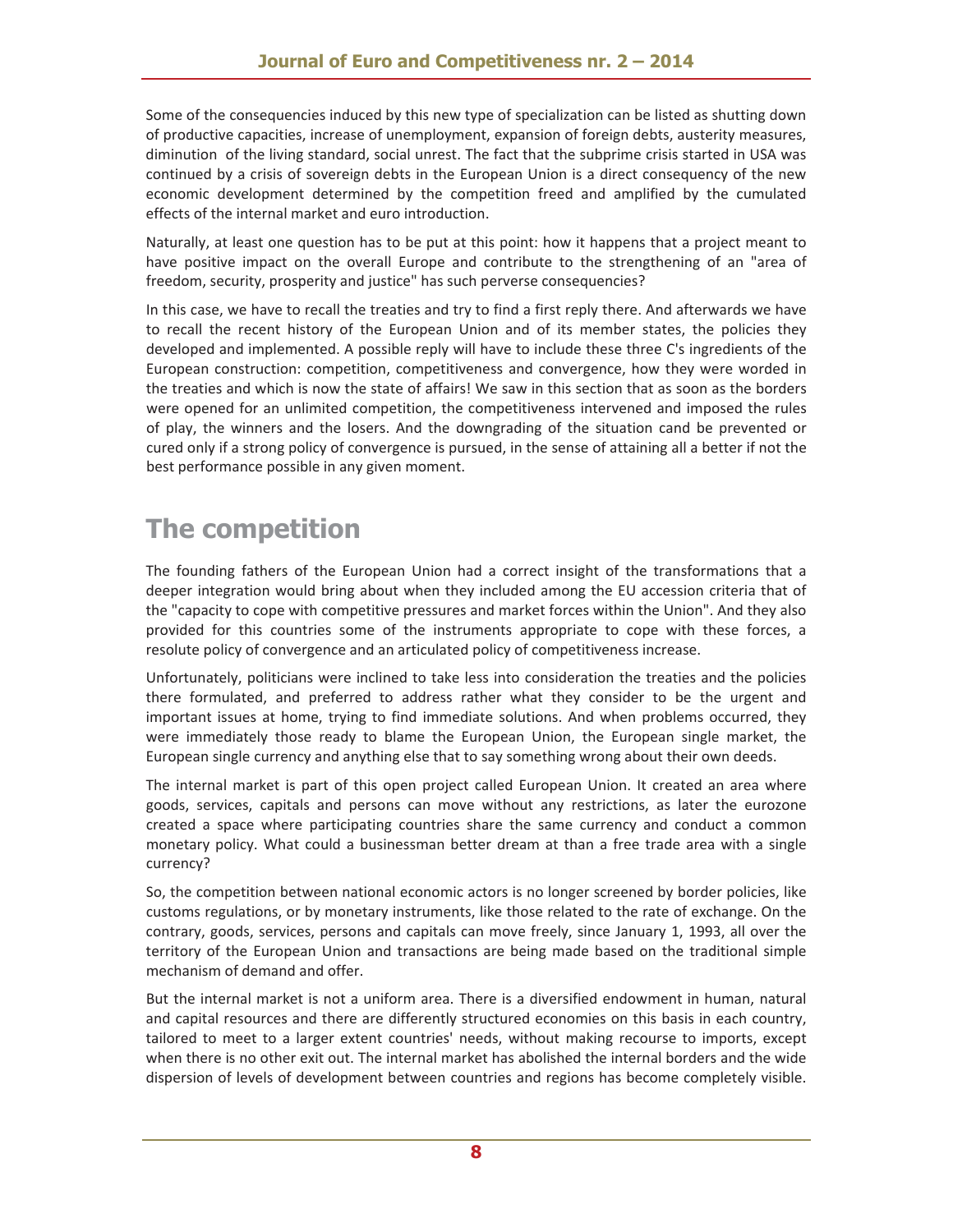And it acted as a litmus paper to determine what capacity has a country "to cope with the competitive pressures and market forces within the Union".

The direct interaction within the internal market of all national actors, who have at their disposal only their skillfulness and behind it a presumed best ratio performance/price sharpen the competition and put extreme pressures on the less prepared participants in the play, who have very few choice: to innovate and make better and cheaper products, or to reduce and even lose their market share.

It is good to remember that both demand and offer are globalized, so anyone can at any moment procure goods or services where it is offered the best performance (the highest) at the best price (the lowest). Practically, the highest performance at the lowest price is just an assumed attempt to optimize both buyer's and seller's own restrictions: the buyer cannot go down a certain quality, the seller cannot go down a certain price and the tradeoff should be achieved within these limits to be mutually affordable.

And so we come back to the concept and the policy of competitiveness.

## **The competitiveness revisited**

To resist such a competition, it is important for a country to have attained a sufficiently high level of competitiveness, translated into a high rate of labor productivity and the best ratio of costs/performances.

That is why competitiveness goals became important and the European Union started to pay an increased attention to it. In order to accomplish the objectives of competitiveness, the European Union formulated its first strategy on competitiveness in 2000, called also "Lisbon Strategy" or "Lisbon Agenda", for the decade 2000-2010, having as "a new strategic goal", "to become the most competitive and dynamic knowledge-based economy in the world, capable of sustainable economic growth with more and better jobs and greater social cohesion".

Unfortunately, the Lisbon Strategy seemed not to be born under good auspices as the first evaluations in 2002 and 2003 revealed certain weaknesses in its functioning and results. Also, its efficiency was questioned and serious doubts were raised as to whether or not the 2010 objectives and targets as defined were still realistic. As a consequence, a high-level expert group called for a relaunch of the strategy with renewed focus and greater urgency, in order to bring the 2010 objectives into the picture anew. The renewed Strategy had less ambitious objectives and its final outcome was modest.

So, a second strategy was established in March 2010, "The Strategy Europe 2020", for the decade 2010-2020, called also "a strategy for smart, sustainable and inclusive growth". The new strategy is sometimes referred to as a "strategy on competitiveness", but this word is missing from its official denomination and its objectives are again less ambitious, feeding the sentiments of doubts about its feasibility!

A motivation of why competitiveness does not enjoy so much understanding, appreciation and support on behalf of the politicians, who are formally called upon to formulate national plans for implementing it, is probably its somewhat "esoteric" substance! Esoteric not in the sense of supernatural, transcendental, but in the sense of its comprehensibility or apprehensibility, lack of tangibility or palpability. Competitiveness is an effect, a result of a process, it is not something that can be seen, smelled or taken in hands. The World Economic Forum developed a Global Competitiveness Index that is built on three subindexes, 12 pillars and further 115 indicators to define and measure this so complex reality! The fact that a national product can be sold on a market,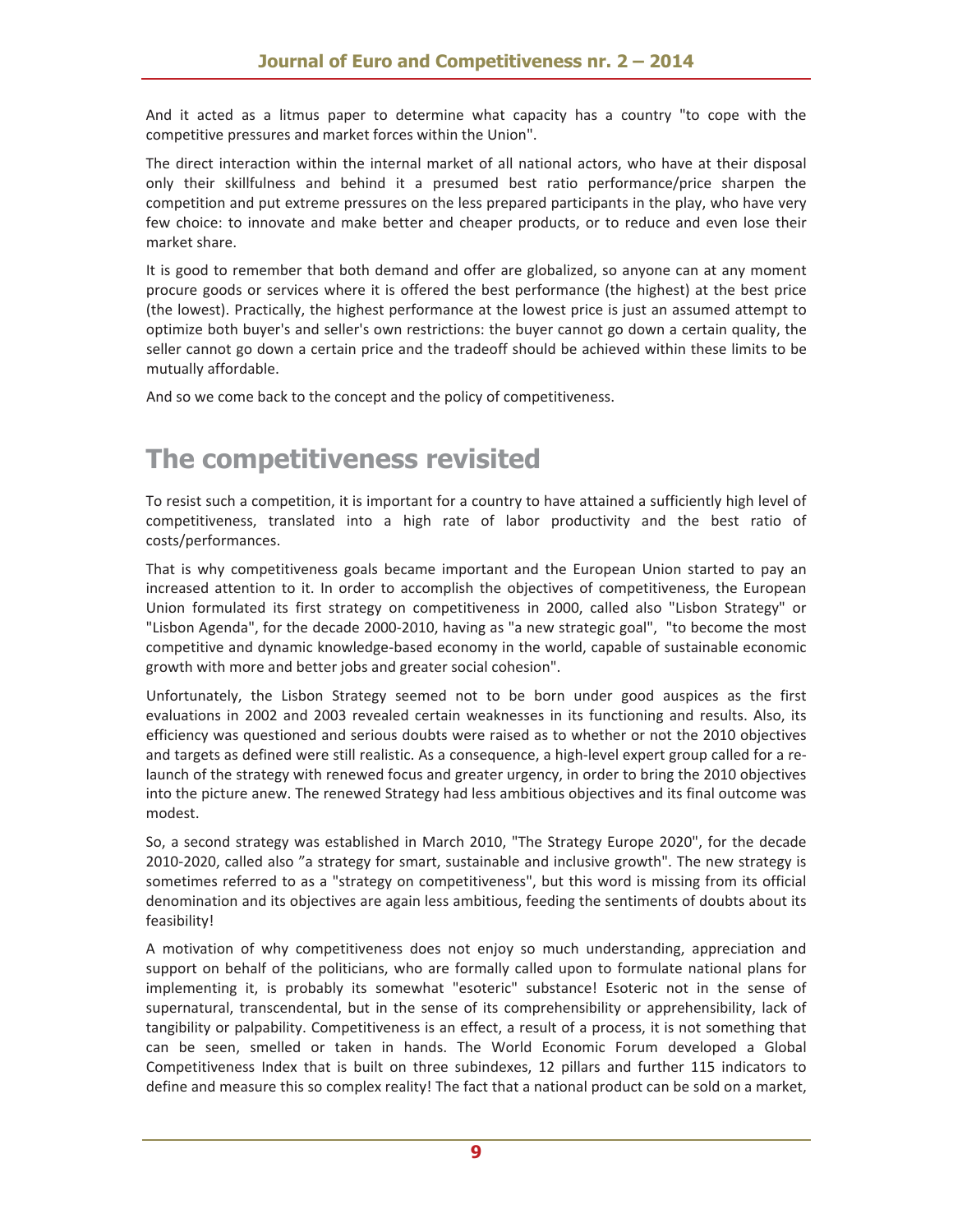national or international, doesn't mean it has competitiveness, it just found a buyer that can afford to pay a prize for the respective product.

To understand competitiveness in its essence, we have to go the definition formulated by professor Michael E. Porter, Institute of Strategy and Competitiveness, Harvard Business School, an outstanding researcher and promoter of competitiveness, who considers competitiveness a function of labor productivity: "competitiveness is defined by the productivity with which a nation utilizes its human, capital and natural resources".

So we have to understand that whatever increases "productivity with which a nation utilizes its human, capital and natural resources", increases at the same time the level of competitiveness of the respective nation.

## **The convergence**

To accomplish the objective of establishing the internal market and the single currency, the treaties provided for a policy of convergence, which has to be attained first of all by a close coordination of the broad guidelines of economic and social development and secondly, by concrete actions meant to narrow the gap of economic performances and consequently the possible losses of national substances at trans-border exchanges, providing as well for a series of principles, criteria, rules and mechanisms for the healthy functioning of the single currency.

The convergence refers less at concrete measures to be taken by a certain state but to a set of macroeconomic indicators that are meant to measure the solidity, stability, dynamism, possibilities of expansion etc of an economy. We mean here the Maastricht criteria of convergence that define requirements of sustainable economic discipline that a country should observe in order to be accepted in the eurozone.

The economic convergence becomes particularly important when accessing the eurozone, as this one supposes the achievement of a certain homogeneity, similarity and convergence of the main feature of an economy.

In the literature, there are defined three types separate, but complementary, of convergence, i.e. nominal, legal and real convergence, which have to ensure a certain degree of uniformity of the participating countries uniformity which, in turn, can and must be such as to ensure a sustainable growth of the respective economies.

The criteria of nominal convergence, provided for under the art.109 J of Maastricht Treaty concern the rates of inflation, long term interest rates, government budget deficit, government debt-to-GDP ratio and the exchange rates. All these criteria are in fact variables that express the degree of homogeneity of the participating economies, even if their factual accomplishment doesn't mean that a process of real convergence took place and attained the expected results as regards the rate of unemployment, GDP/capita, the budgetary expenses a.s.o.

The legal convergence regards the harmonization of national legislation and of the rules governing the central banks, so that they become compatible with the statute of the European System of Central Banks (SEBC)14.

The real convergence refers to the equalization of the living standards in the participating countries, what is generally called "economic and social cohesion". Its variable could be the rate of unemployment, GDP/capita, the budgetary expenses a.s.o.

 $14$  Art.109 J par.1 of the Treaty establishing the European Community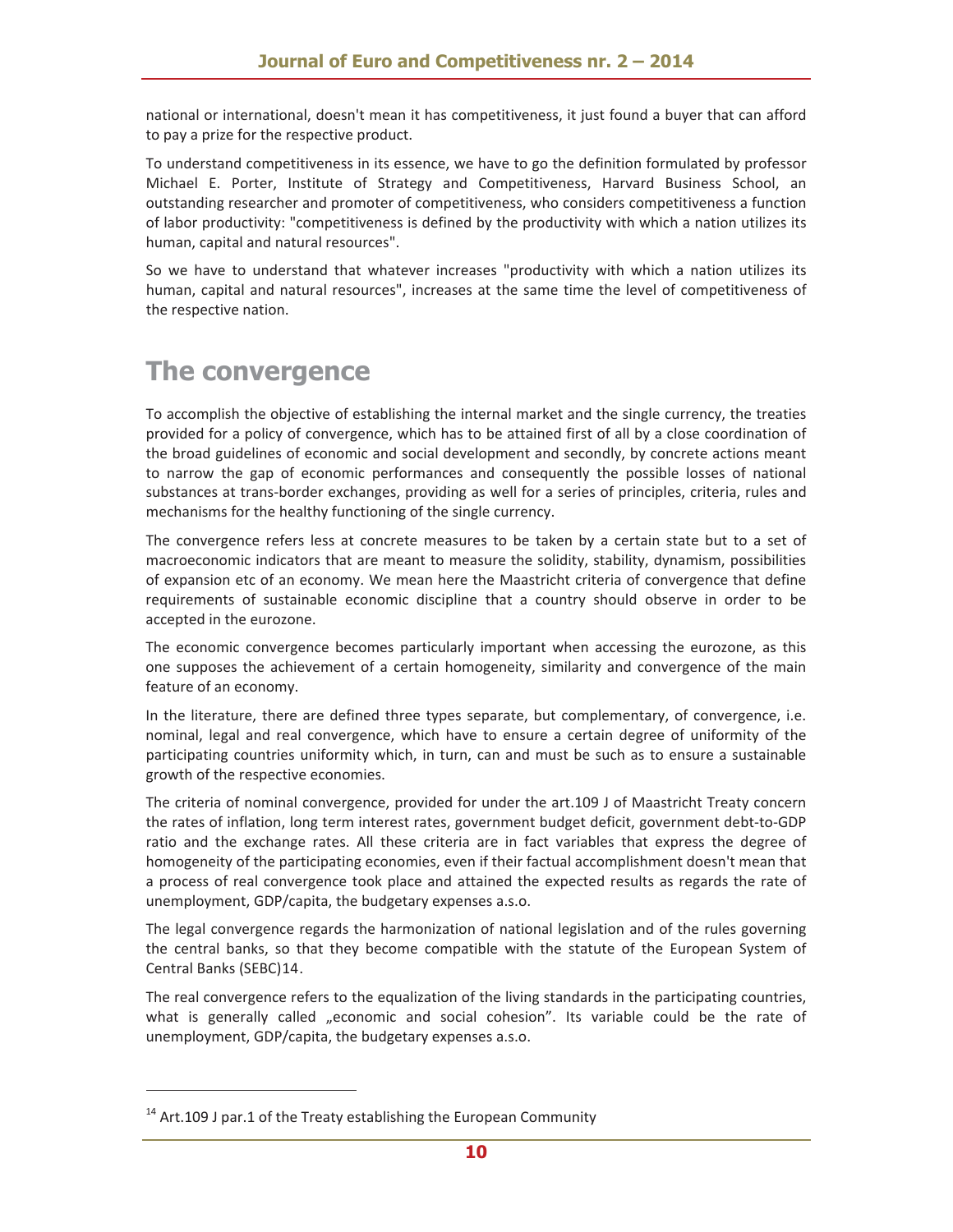No doubt, many of recalled provisions of the treaties were put into operation to a large extent, but in many cases we noted defaults and derogations made or requested by different states. An example is linked to the observance of the Stability and Growth Pact, which was added to the Maastricht Treaty a few years after its entry into force and was destined to monitor and, if necessary, to adopt measures against the states not fulfilling their obligations as to the government budget deficit or the debt-to-GDP ratio. At the request of the bigger states, like Germany, France, Italy, Spain, the policy of excessive deficits was to a large extent relaxed and the countries in default were no longer monitored and especially punished if there was present a clear tendency of evolution towards the benchmark established.

These development allowed the countries to relax their budgetary policies at home, the control was no longer very strict, so that at the moment when the financial crisis burst out, many countries were at non-manageable levels of deficits and indebtedness.

### **Euro**

As concerns euro and the eurozone, we must observe that the eurozone itself acted as a monolith, in the sens that heterogeneity was increasing in the whole area, the rates of exchange between the participating countries were deteriorating fast and significantly, but it had not the ways and means at its disposal to treat the problems and eventually cure them.

If the things where developing in a particularly country, able to manage its own economy and conduct its own monetary policy, the imbalances generated by the irregular development of competitiveness internally could be contained at the level of the country and the possible negative influences generated by a worsening balance of payments could have been treated by a devaluation of the national currency, which would have increased the prices of the imported goods on the internal market and so their pressure diminished, at the same time with making cheaper the prices of the exported goods and so restablishing the equilibrium of the balance of payments.

Unfortunately, the countries belonging to eurozone have no longer such an ability, it has been the competence of the European central Bank to conduct a unitary monetary policy. And this unitary monetary policy was established first to maintain the stability of prices and second to deal with the situations related to the international encironment in which the single currence was meant to function. There is no provisions in the treaties about what happens if the fundamentals of the euro, that means the fixed rates of exchange between euro and each former national currencies participating at the European monetary union were modified by adverse changes in the respective national economies.

Now we see that there many approaches, proposals and even treaties trying to deal efficiently with all these aspects, But the malaise is mainly at the level of the national economies and they have to act focused on increasing competitiveness and convergence and strengthening their "capacity of coping with the competitive pressures and market forces" which are acting within the European Union